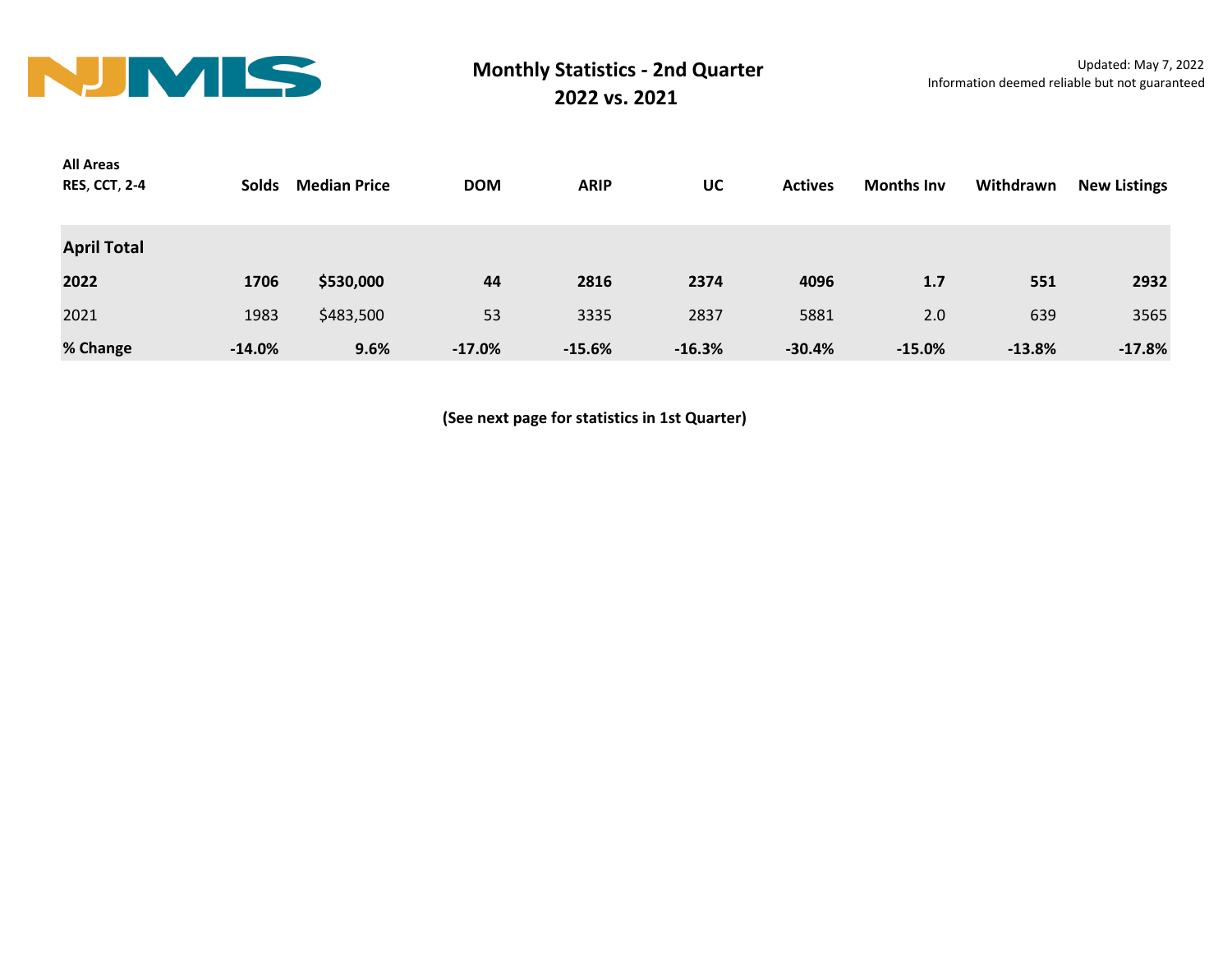

| <b>All Areas</b><br><b>RES, CCT, 2-4</b> | <b>Solds</b> | <b>Median Price</b> | <b>DOM</b> | <b>ARIP</b> | UC       | <b>Actives</b> | <b>Months Inv</b> | Withdrawn | <b>New Listings</b> |
|------------------------------------------|--------------|---------------------|------------|-------------|----------|----------------|-------------------|-----------|---------------------|
| <b>First Quarter</b>                     |              |                     |            |             |          |                |                   |           |                     |
| 2022                                     | 4956         | \$505,000           | 54         | 7191        | 5892     | 4104           | 2.1               | 1554      | 7153                |
| 2021                                     | 5503         | \$470,000           | 55         | 8035        | 6685     | 5376           | 2.4               | 1946      | 7606                |
| % Change                                 | $-9.9%$      | 7.4%                | $-1.8%$    | $-10.5%$    | $-11.9%$ | $-23.7%$       | $-12.5%$          | $-20.1%$  | $-6.0%$             |
| <b>March</b>                             |              |                     |            |             |          |                |                   |           |                     |
| 2022                                     | 1776         | \$515,000           | 51         | 2989        | 2443     | 4104           | 1.7               | 581       | 3049                |
| 2021                                     | 1990         | \$475,000           | 57         | 3298        | 2726     | 5376           | 2.0               | 667       | 3318                |
| % Change                                 | $-10.8%$     | 8.4%                | $-10.5%$   | $-9.4%$     | $-10.4%$ | $-23.7%$       | $-15.0%$          | $-12.9%$  | $-8.1%$             |
| <b>February</b>                          |              |                     |            |             |          |                |                   |           |                     |
| 2022                                     | 1376         | \$500,000           | 60         | 2234        | 1807     | 3796           | 1.9               | 436       | 2193                |
| 2021                                     | 1623         | \$460,000           | 57         | 2340        | 1981     | 4966           | 2.3               | 557       | 2065                |
| % Change                                 | $-15.2%$     | 8.7%                | 5.3%       | $-4.5%$     | $-8.8%$  | $-23.6%$       | $-17.4%$          | $-21.7%$  | 6.2%                |
| <b>January Total</b>                     |              |                     |            |             |          |                |                   |           |                     |
| 2022                                     | 1804         | \$500,000           | 52         | 1968        | 1642     | 3660           | 2.2               | 537       | 1911                |
| 2021                                     | 1890         | \$470,000           | 52         | 2397        | 1978     | 5201           | 2.6               | 722       | 2223                |
| % Change                                 | $-4.6%$      | 6.4%                | 0.0%       | $-17.9%$    | $-17.0%$ | $-29.6%$       | $-15.4%$          | $-25.6%$  | $-14.0%$            |